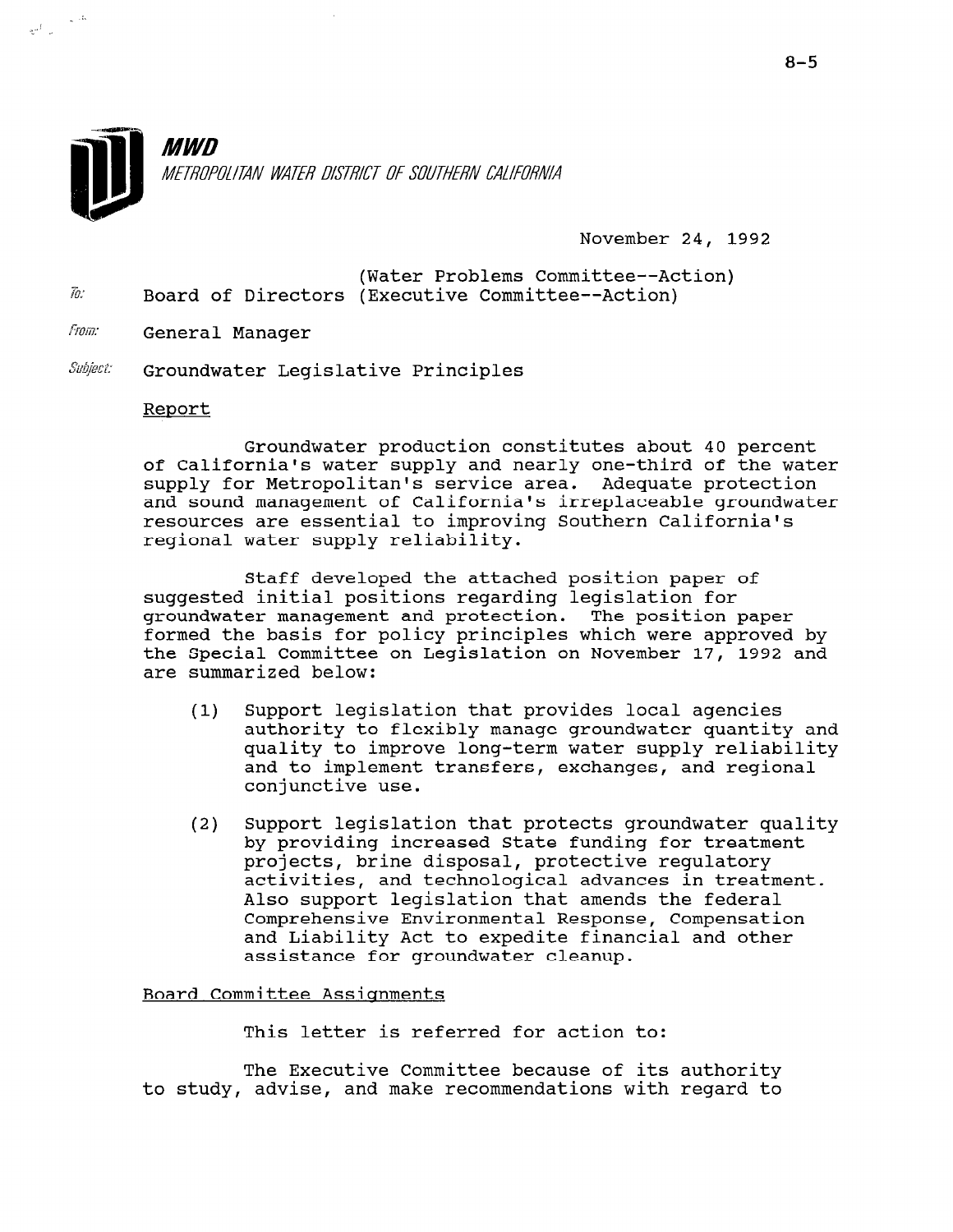Board of Directors -2- November 24, 1992

 $\zeta = \zeta$ 

legislation affecting the District, pursuant to Administrative Code Section 2417(a).

The Water Problems Committee pursuant to Section 2481(i) of Metropolitan's Administrative Code granting it authority regarding policies dealing with underground storage of water.

## Recommendation

EXECUTIVE AND WATER PROBLEMS COMMITTEES FOR ACTION.

It is recommended that the Board recognize that groundwater is an essential, irreplaceable resource and support the principles cited above as initial positions on groundwater legislation.

 $\mathbb{Z} \mathbb{Z}$ 

AS:as

Attachment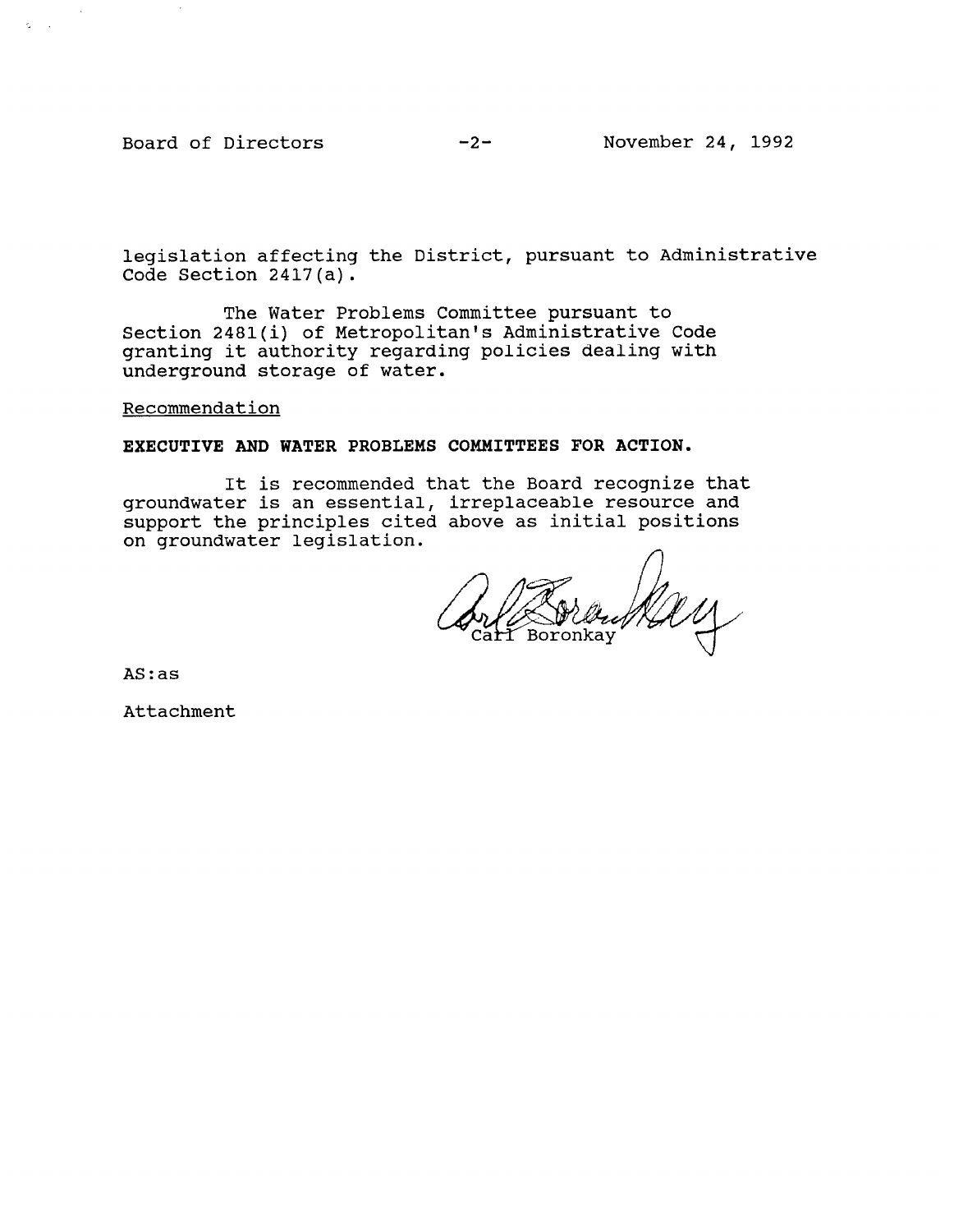# METROPOLITAN WATER DISTRICT OF SOUTHERN CALIFORNIA GROUNDWATER MANAGEMENT AND STORAGE POSITION PAPER

#### Issue

From Metropolitan's perspective two important groundwater issues are contamination and conjunctive use.

Groundwater contamination is a major problem statewide and has proven to be difficult to prevent and expensive to correct. In some cases cleanup has been found to be technically impossible to accomplish. Programs to prevent and clean up groundwater contamination have had only limited success.

Conjunctive use refers to coordinated use of groundwater basins with imported water supplies. It includes the use of unused groundwater basin storage space to store imported water for later use - including use outside the boundary of the basin in which the water is stored. It also includes increasing and decreasing groundwater use depending on the availability of imported water. We are actively pursuing conjunctive use in several basins both inside and outside our service area. Such programs can improve regional water supply reliability and facilitate statewide water transfers and exchanges.

#### Status

The thrust of recent legislation has been to strengthen local agencies so that they may undertake groundwater management. For instance: (1) AB 3030, which gives existing agencies a procedure to implement groundwater management plans, was passed this session; (2) SB 867 which management plans, was passed this session, (2) SD 607 will would have created the sien county sroundwater management Agency and may have prohibited the export of groundwater<br>from Glen County was vetoed by the Governor because it failed to provide adequate protection for property concrete and (3) AB 1679 which creates the San Gabriel Basin Water and (3) AB 1679 which creates the San Gabriel Basin Water<br>Quality Authority (SGBWQA) was passed and signed. Among other things, it invests the SGBWQA with the power to other things, it invests the SGBWQA with the power to collect pumping assessments to fund groundwater cleanup projects in the San Gabriel Basin.

## Statewide Groundwater Manaqement

 $\sigma$  is the  $\sigma$  is the support of  $\sigma$  is the support of  $\sigma$  is the support of  $\sigma$ **specific issue:** Should Metropolitan support or pursue legislation to improve groundwater management in<br>California? Is it in Metropolitan's interest to support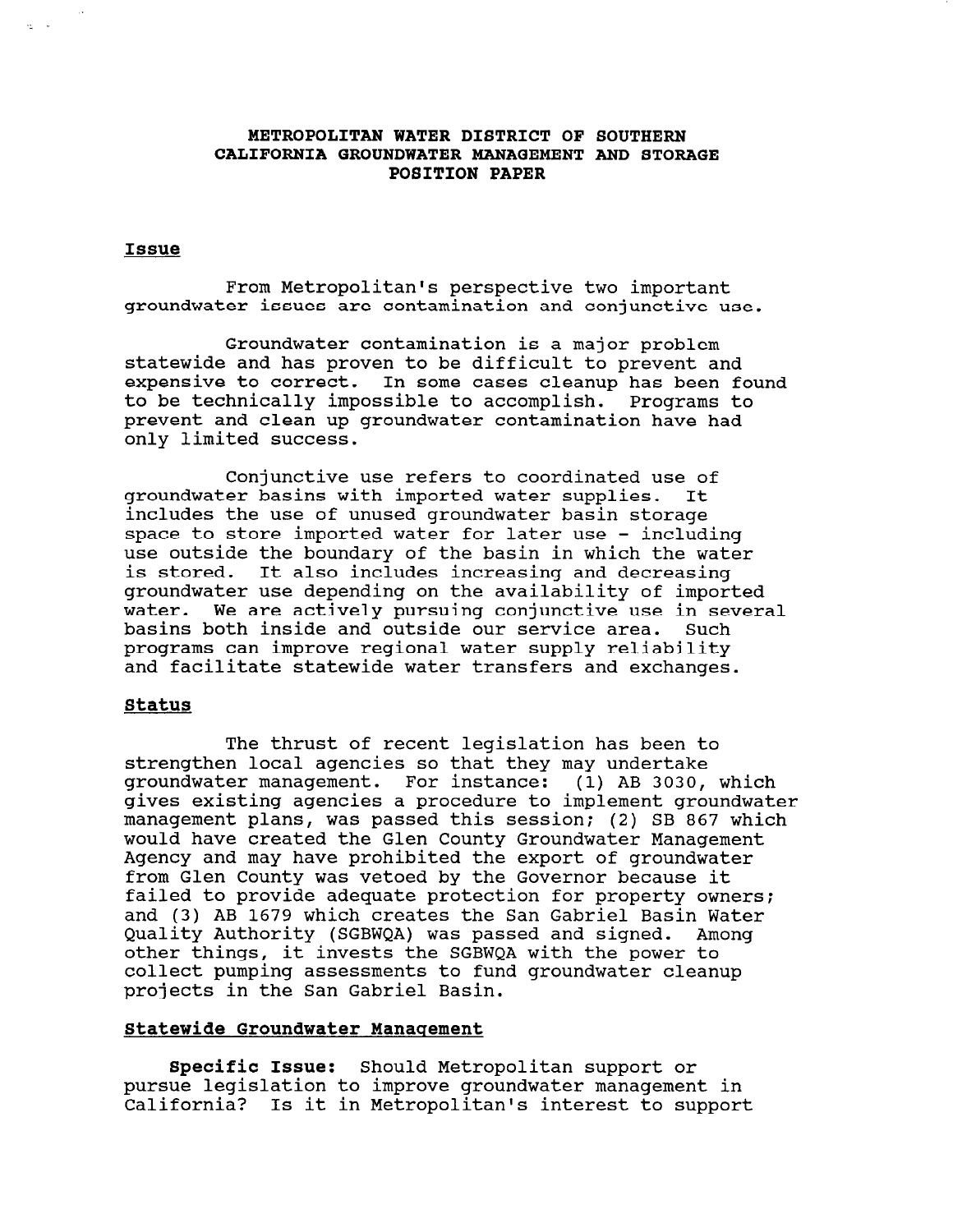or pursue legislation that would provide the State of California authority to manage groundwater?

Background: Southern California groundwater management is done on a local level so that Metropolitan support of centralized groundwater management may conflict with the interests of our member agencies and their subagencies. Additionally, our efforts to effect transfers and exchanges often involve storing and drafting water from groundwater aquifers (i.e., Arvin-Edison and Semitropic) and attempts to centralize groundwater management could hinder and delay these efforts. Finally, the southern California experience has shown that local groundwater management is an effective way to preserve the groundwater resource.

Staff's criteria for evaluating groundwater management legislation has been that management programs should provide for (1) flexible extraction and production limits that protect local rights and needs; (2) replenishment and storage to increase yield; (3) overdraft protection (limiting long-term extractions or increasing recharge as appropriate); (4) transfers and exchanges of groundwater supplies with appropriate safequards; (5) regional conjunctive use; (6) funding mechanisms (pumping assessment, etc.); (7) groundwater quality protection and/or contamination cleanup; (8) operating strategies which mitigate contamination and prevent its spread; and (9) coordination with existing groundwater management programs, especially judicially imposed programs.

## Policy Options

 $\alpha = 1$ 

- 1. Formulate and/or support a California Groundwater Management Program which would be administered at the State level and would mandate groundwater management and promote transfer and exchanges of groundwater.
- $2.$  Adopt a policy of supporting groundwater  $\alpha$ ndopt a portey or supporting groundwater management<br>legislation that weekless for management legislation that provides for management on a local level and conforms to the nine principles listed in the background section. .

# Recommendation:

 $\sigma$  to  $\sigma$  recommends that Metropolitan adopt  $\sigma$  that  $\sigma$ stail recommends that Metropolitan adopt as it is consistent with Metropolitan's goals and<br>objectives.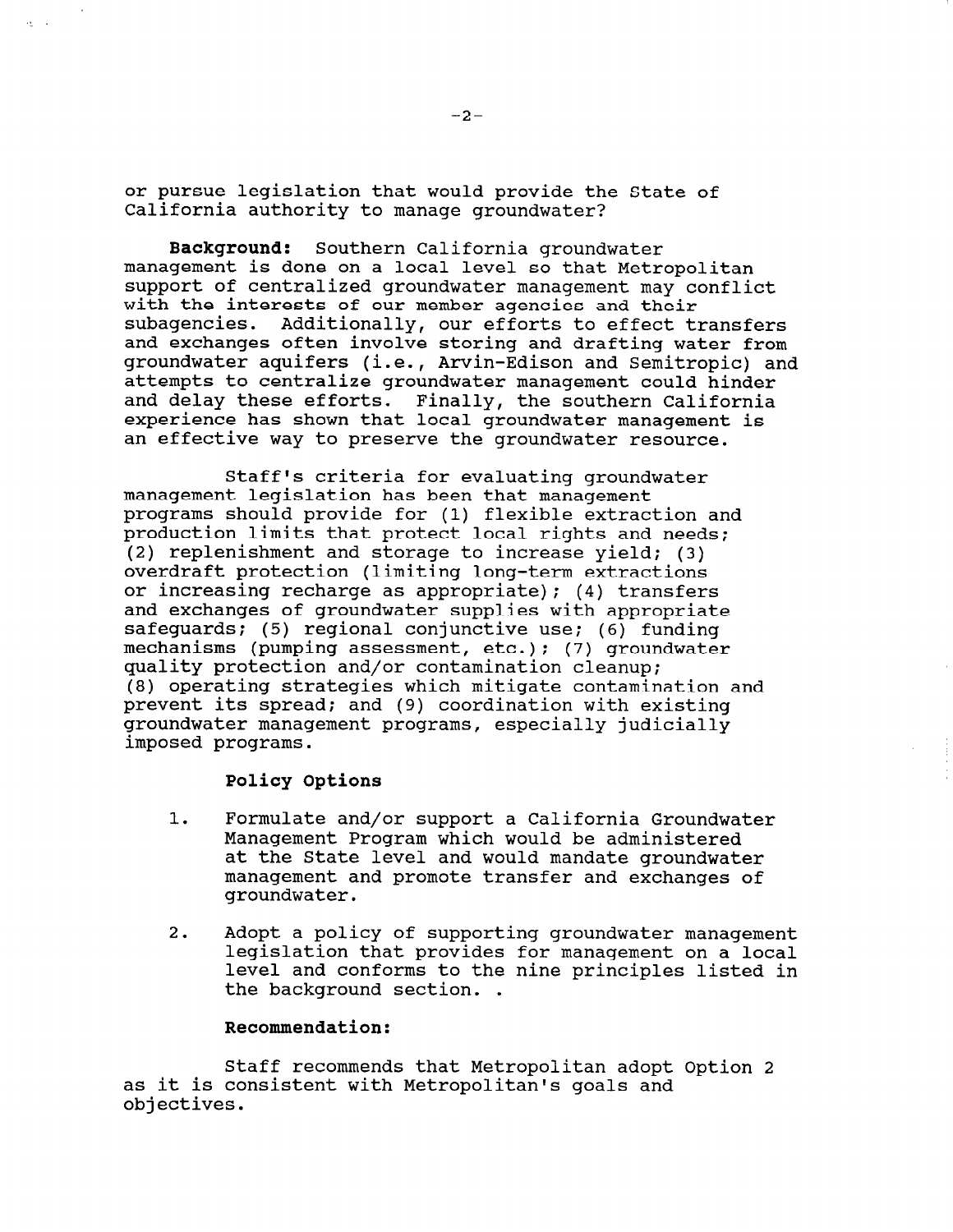# Contamination

 $\frac{1}{2} \left( \left( \omega \right)^{-\frac{1}{2}} \right)^{-\frac{1}{2}}$ 

Specific Issue: Should Metropolitan pursue legislation that would prevent groundwater contamination and promote the cleanup of already contaminated groundwater?

Background: Contamination is a major problem affecting groundwater supply and basin storage. Contamination prevention, treatment and cleanup are expensive and difficult to accomplish. Regional water quality control Boards are generally underfunded, understaffed, and heavily lobbied so that their intended role of protecting groundwater resources is not always met. Developing plants to treat contaminated groundwater so that it can be served require major capital investments often beyond the capability of water suppliers, even with the availability of Metropolitan's GRP. Although both federal and state law place responsibility for contamination cleanup costs on those entities that caused the contamination, enforcement of that responsibility involves extensive delays and expensive scientific and judicial processes.

#### Policy Options:

- 1. Support legislation that would provide low-interest loans for groundwater treatment projects.
- 2. Support legislation that would provide State funding for regional brine disposal projects. Brine disposal being a major cost in groundwater treatment.
- 3. Support legislation that would provide State funding for the development of economically feasible technology to remove nitrates which are a major groundwater contaminant.
- 4. Support legislation that would provide additional funding and staff to help the Regional Board accomplish their groundwater protection mission.
- 5. Support amendment of the federal Comprehensive Environmental Response, Compensation and Liability Act to expedite financial and other assistance for groundwater cleanup programs.